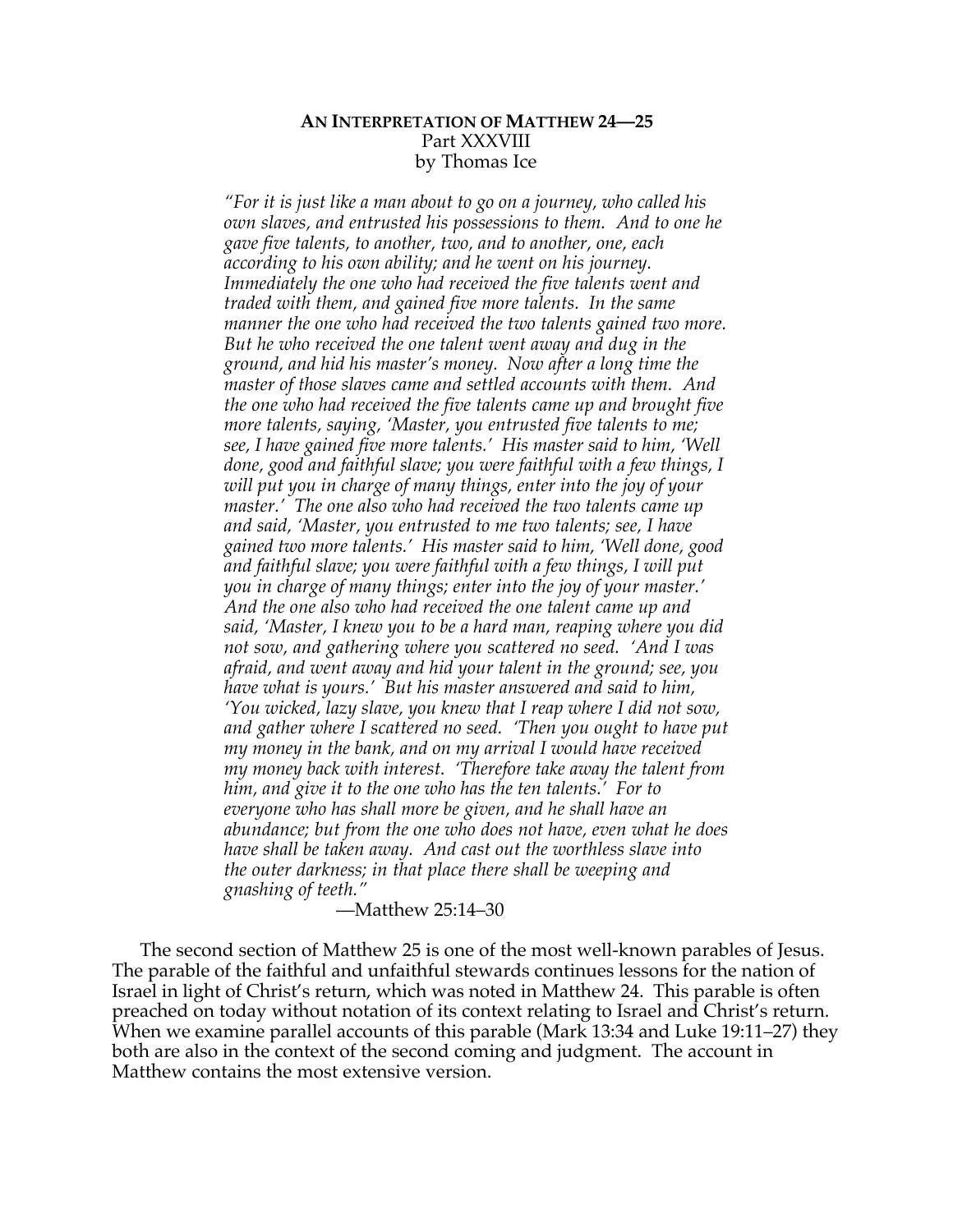## **THE PARABLE OF THE TALENTS**

In keeping with previous parables in Christ's Discourse, this one deals with the issue of faithfulness. How will a true son of the kingdom act during the time of his master's absence? Will he be faithful to his lord or will he be a worthless servant? The servants were evaluated for how they dispensed their responsibilities during the absence of their master. Upon the return of the master, those servants that were faithful in the execution of their duties were rewarded with greater responsibility and wealth during the future reign of the king. "So here the heirs of the kingdom will receive greater blessing, while the ones who do not inherit it will be shut off from even an opportunity for entrance," notes Dr. Toussaint. "Those who do receive rewards will be rewarded according to their faithfulness and not the measure of their work."<sup>1</sup>

This parable relates to Israel's accountability before God for their stewardship that will occur in conjunction with Christ second coming. Dr. Toussaint tells us:

The last three parables give practical instructions in the light of the King's coming to judge and to reign. The principle which underlies each is the same one which was given in the Sermon on the Mount (Matthew 7:16–21). The fruit of faithfulness and preparedness would indicate the character of those living in the days before His coming. In each parable, character is manifested by works. This thought forms the key to the following passage which deals with the judgment of the nations. (Matthew  $25:31-46$ ).<sup>2</sup>

Thus, we see that the parables of the ten virgins (25:1–13) and the talents (25:14–30) deal with Israel's faithfulness in light of her responsibility, while the remainder of Matthew 25 (31–46) deals with Messiah's judgments of the nations, which will relate to how they treat the Jewish remnant during the tribulation. In both instances, Israel and the nations, there will be a mixed response. Some will be prepared and faithful, while others (most likely most) will not.

#### **DISPENSATIONAL TRUTH PICTURED**

In this parable Jesus portrays Himself as the Master of a house who is set to embark on a journey and He gives various responsibilities to His servants. This parable contains all of the basic elements dispensationalists<sup>3</sup> teach are related to the testing of the various ages within God's plan for history.<sup>4</sup>

A leading spokesman for dispensationalism is Charles Ryrie, who notes that *The Oxford English Dictionary* defines a theological dispensation as "a stage in a progressive revelation, expressly adapted to the needs of a particular nation or period of time . . . also, the age or period during which a system has prevailed."5 The English word "dispensation" translates the Greek noun *oikonomía*, often rendered "administration" in modern translations. The verb *oikonoméô* refers to a manager of a household.<sup>6</sup> "In the New Testament," notes Ryrie, "*dispensation* means to manage or administer the affairs of a household, as, for example, in the Lord's story of the unfaithful steward in Luke  $16:1-13."$ <sup>7</sup>

The Greek word *oikonomía* is a compound of *oíkos* meaning "house" and *nómos* meaning "law." Taken together "the central idea in the word *dispensation* is that of managing or administering the affairs of a household."8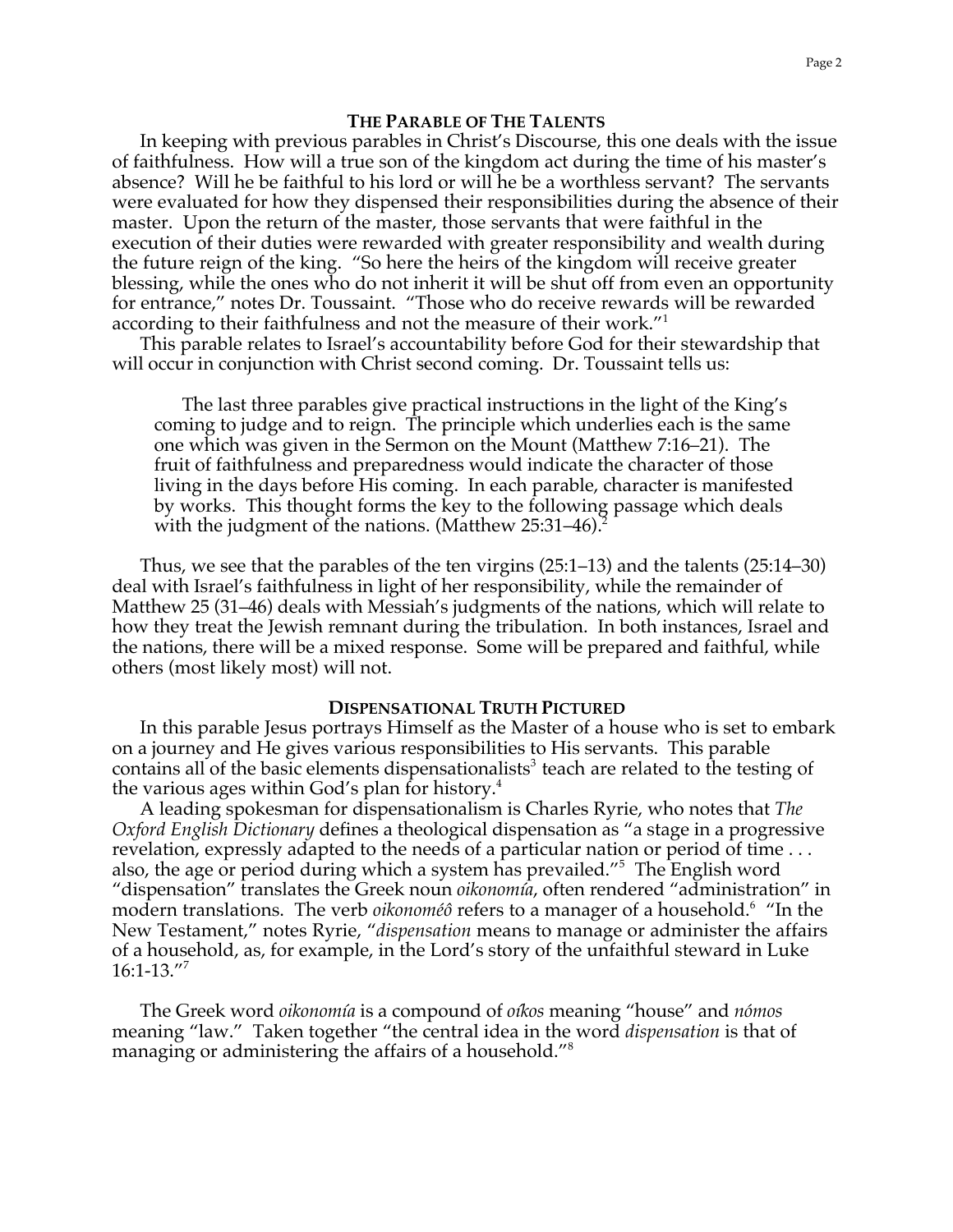The various forms of the word *dispensation* appears in the New Testament twenty times. The verb *oikonoméô* is used once in Luke 16:2, where it is translated "to be a steward." The noun *oikonómos* appears ten times (Luke 12:42; 16:1, 3, 8; Rom. 16:23; 1 Cor. 4:1, 2; Gal. 4:2; Titus 1:7; 1 Pet. 4:10), and is usually translated "steward" or "manager" (but "treasurer" in Rom. 16:23). The noun *oikonomía* is used nine times (Luke 16:2, 3, 4; 1 Cor. 9:17; Eph. 1:10; 3:2, 9; Col. 1:25; 1 Tim. 1:4). In these instances it is translated variously ("stewardship," "dispensation," "administration," "job," "commission").9

Dr. Ryrie formulates the following description and definition of dispensationalism:

Dispensationalism views the world as a household run by God. In this household-world God is dispensing or administering its affairs according to His own will and in various stages of revelation in the process of time. These various stages mark off the distinguishably different economies in the outworking of His total purpose, and these different economies constitute the dispensations. The understanding of God's differing economies is essential to a proper interpretation of His revelation within those various economies.<sup>10</sup>

Dr. Ryrie notes the following characteristics of a dispensation as viewed by dispensationalist:

- two parties are always involved
- specific responsibilities
- accountability as well as responsibility
- a change may be made at any time unfaithfulness is found in the existing administration
- God is the one to whom men are responsible
- faithfulness is required of the subordinate party
- a stewardship may end at any time
- dispensations are connected with the mysteries of God
- dispensations and ages are connected ideas
- there are at least three dispensation (likely seven).<sup>11</sup>

When we compare the dispensations with the specific characteristics of this parable we note the following: Each dispensation begins with a responsibility given to the steward. In this parable the stewards are the slaves (25:14) and their responsibility is faithful stewardship (25:19). While this parable pictures some who were faithful, each dispensation within God's plan ends in failure, as depicted by the unfaithful servant (25:18, 26). Thus, each age ends in judgment, as God holds his stewards responsible for their actions, which is see in the unfaithful slave who is cast "into outer darkness" (25:30).

The scenario in this parable provides a paradigm for how God manages human history based upon His revelation (the Bible). In spite of Satan and the unbelieving world, God knows what He is doing throughout history. He is in control and even though we currently live in a time when God is allowing mankind to go their own way and do their own thing, judgment day is coming when He will hold mankind accountable for their stewardship towards God.